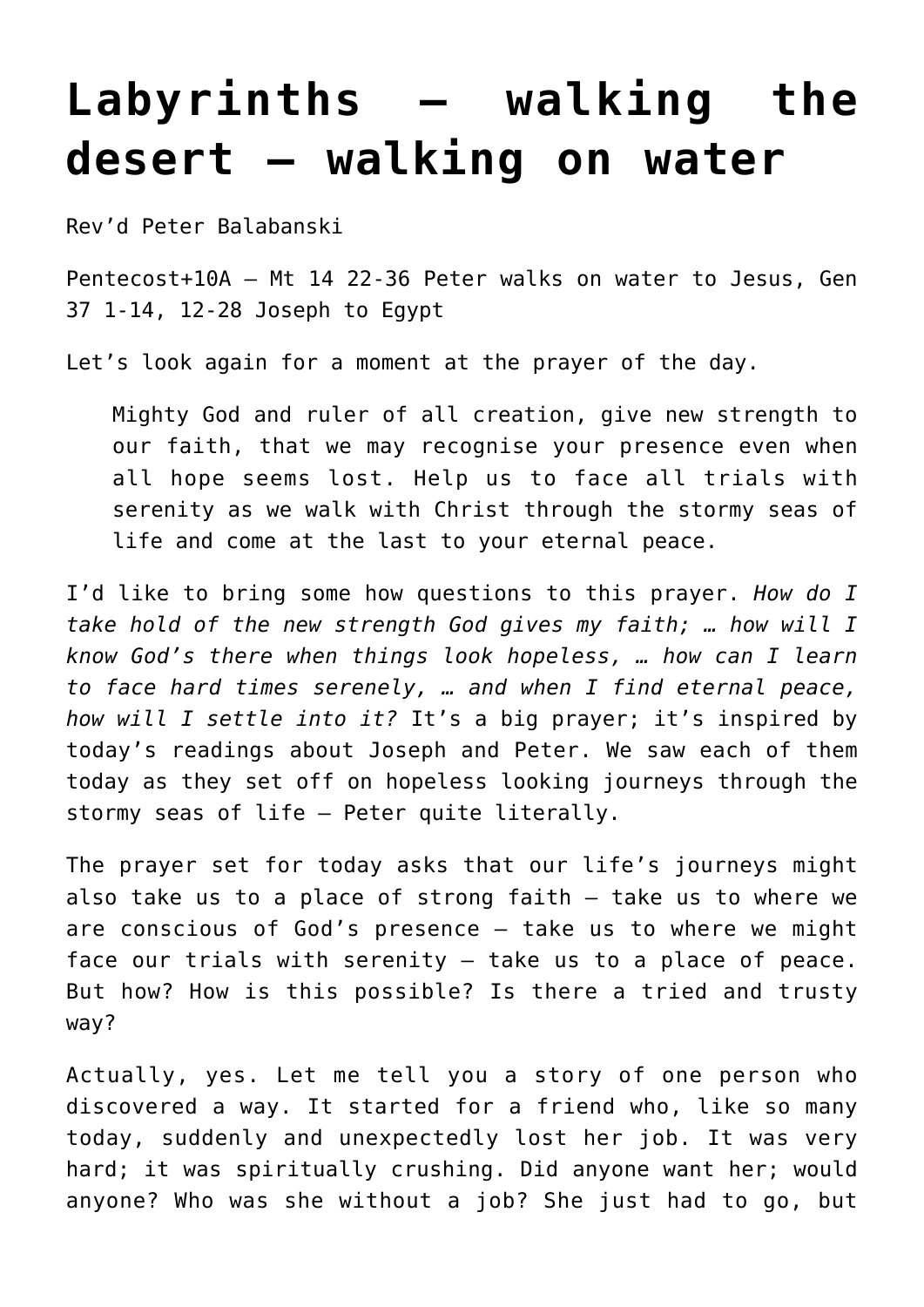with no idea where. It was totally new for her to be out of control like this. She had nowhere to go.

Someone invited her to try an ancient form of prayer – to walk a labyrinth. It was a way of praying she hadn't tried before. But she decided to try it.

*[There's a difference between a labyrinth and a maze. As you see in the pictures below, the labyrinth (on the left) has no dead ends, but the maze (on the right) has them. So a maze is a puzzle set up with false paths to trick us. But a labyrinth has a path which we can trust. Walking a labyrinth is a journey of prayer – a metaphor for walking our journey of life towards God – the centre.]*



Standing at the entrance to the labyrinth, she was about to look it over and get an idea of its layout; that's what she'd normally have done – plan ahead. But something told her not to do that this time. So she set off, looking only at the path right at her feet. She took a first step, then another, and slowly went on.

She simply put one foot in front of the other. She had trouble keeping her balance; she was stressed. But gradually, she learnt to trust that the path would come to meet her. She let go of the worry; she stopped trying to be in control.

By the time she'd reached the centre – and she has no idea how long it took – she'd received a gift from the labyrinth. It was this; she knew by then that whatever her direction, whatever her feelings, the path would come to meet her. And more; *regardless of the number of turnings or the amount of*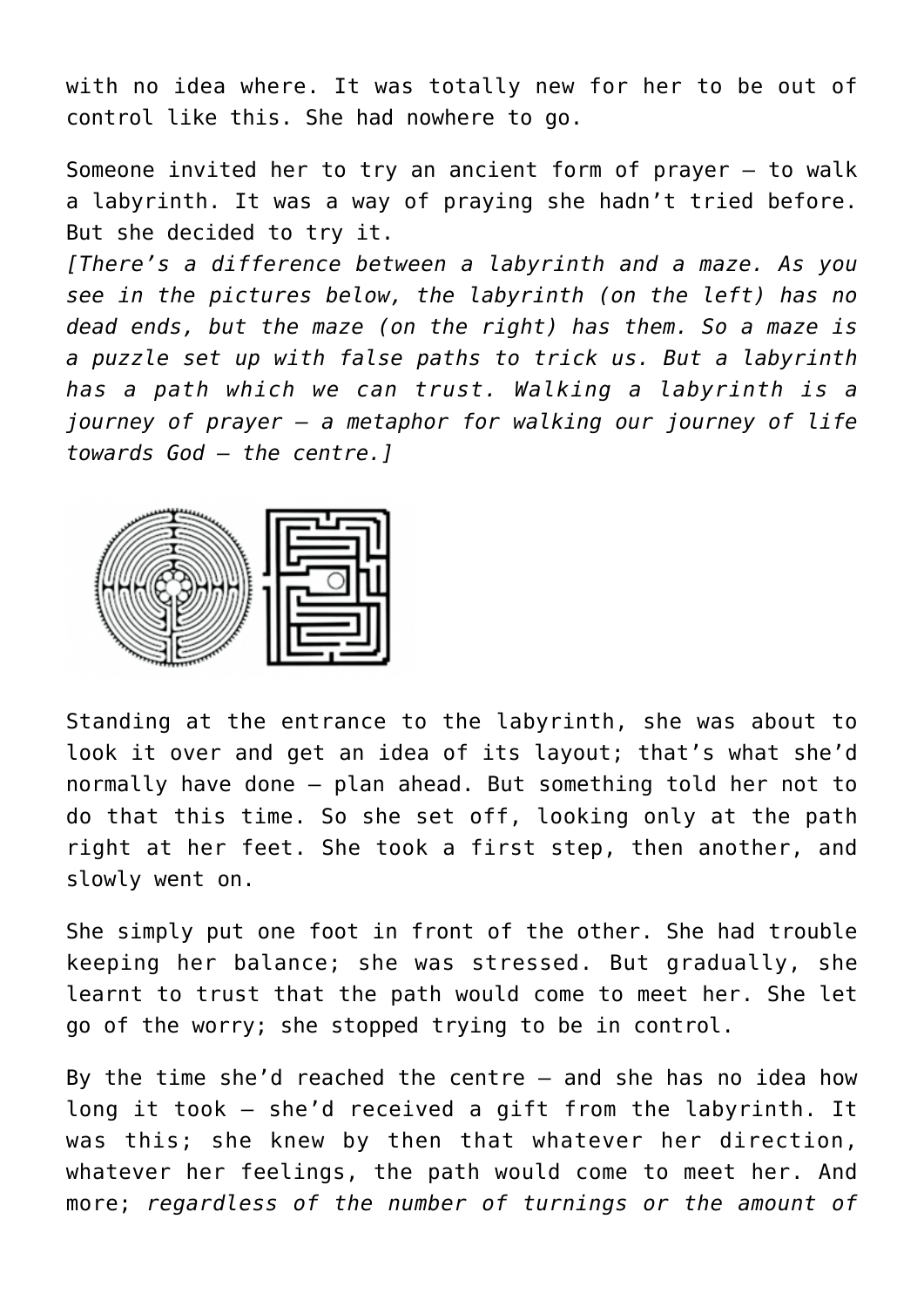*time she took, that path would lead her unerringly to the centre.*

What a lesson about prayer!  $-$  that prayer is not about duty and planning, not determined by remorse or worry for the past. Rather, it's God's way of coming to us; of calling to us – to help us leave those burdens behind, outside, as one step at a time, we wend our way to the centre.

Her journey back out of the labyrinth was a very different experience from the inward journey. She'd entered the labyrinth carrying a heavy load of pain and worry. But by the time she'd reached the centre, she'd learned to let it go, and in return, she'd received a special gift for the outward journey. The gift was her new understanding that the path would always come to meet her, and regardless of all the changes in direction, it would lead her to the centre. Today's readings speak of journeys like this one – journeys whose travellers take the next step on a path which will come to meet them. Joseph sets out to find his brothers not knowing that it's the start of a journey which will take him bound as a slave to Egypt. Ultimately his journey will see him rescue his family from famine. Years later, his descendants will walk a labyrinth too; one that we call the Exodus.

Then there's Peter; he steps out of his boat to walk on the water towards Jesus. A few faltering steps and he's overcome by fear. He begins to sink and cries out to be saved. Jesus – the Way – comes and takes hold of him. It's his whole lifestory glimpsed in a moment.

Throughout this week, let's pray the prayer of the day. Let's wonder – could the frightening how questions to be answered by a wordless prayer as uncluttered as walking a labyrinth, and seeing what comes to meet us; or who? Amen

**Step by Step** by Shirley A. Serviss We enter the labyrinth  $-$  this sacred space  $$ not knowing our way, not knowing how the day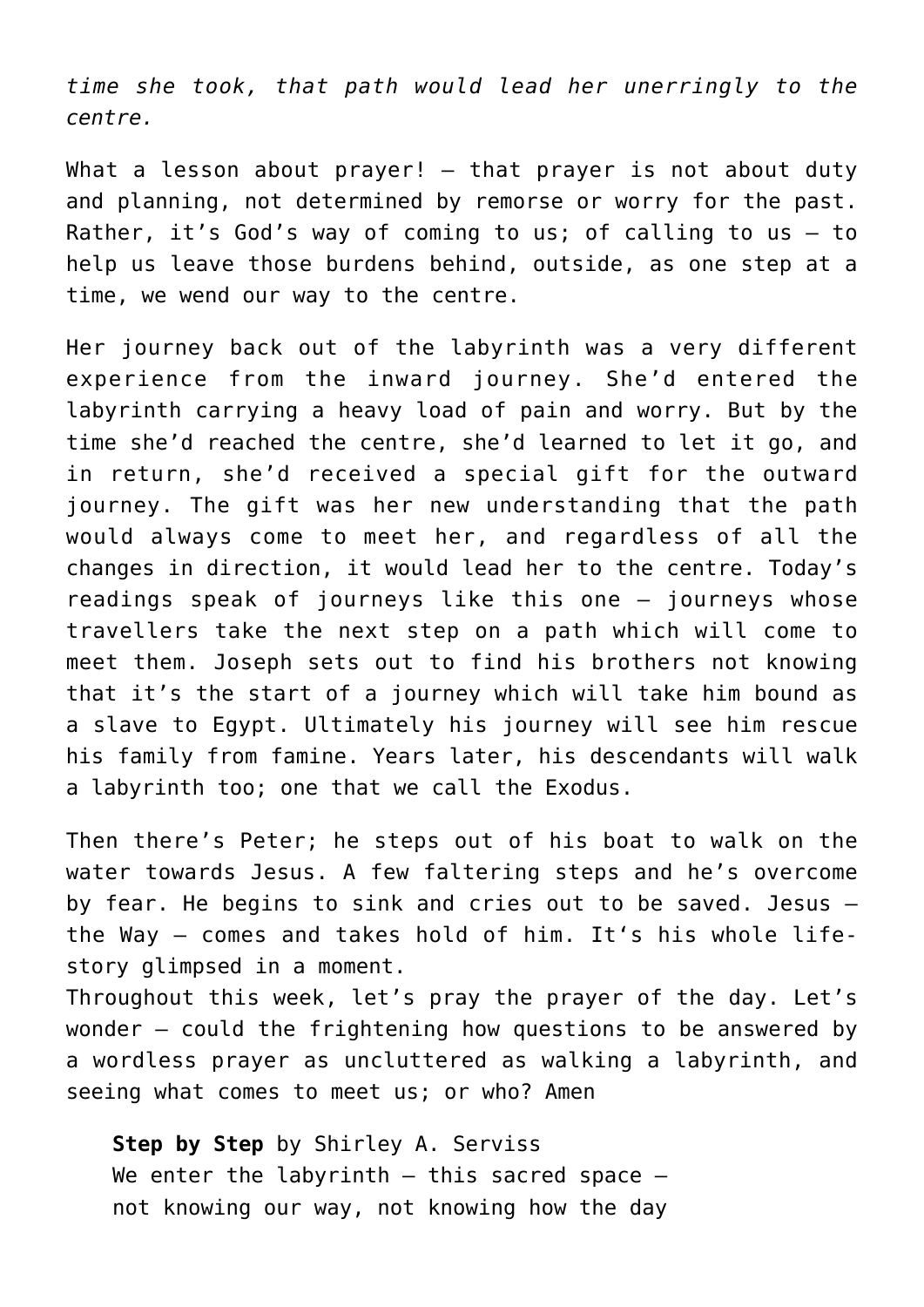will unfold, what the outcome may be. In the labyrinth we have nothing to fear; the path will become clear as we take one step after the other. All we need do is keep on going. All we need ever do is continue to take the next step to see where it takes us.

We are each on our own journey, can take our own time, move at our own pace. The only race we're in is the human one. We are kin to all who walk this way, searching for guidance in place of uncertainty, hope in place of despair. Namasteour spirits greet each other as we meet on the path.

In the labyrinth, we move in circles, but are not lost. We find our way through what appears to be a maze, learning patience as it twists and turns, seemingly taking too long, taking us further from our goal, before it doubles back around, finally bringing us to a place where all becomes clear.

Now we prepare to re-enter: our work, our world, our lives. We make progress, only to regress – no straight road to follow. We take comfort in the walking: the meditative meandering of the labyrinth, the guidance of the lines, the reassurance we will find our way through the challenges we face as we continue to place one foot in front of the other. © Shirley A. Serviss. Reproduced with the author's permission.

**For you, deep stillness** by Julie Perrin For you, deep stillness of the silent inland for you, deep blue of the desert skies for you, flame red of the rocks and stones, for you, sweet water from hidden springs. From the edges seek the heartlands